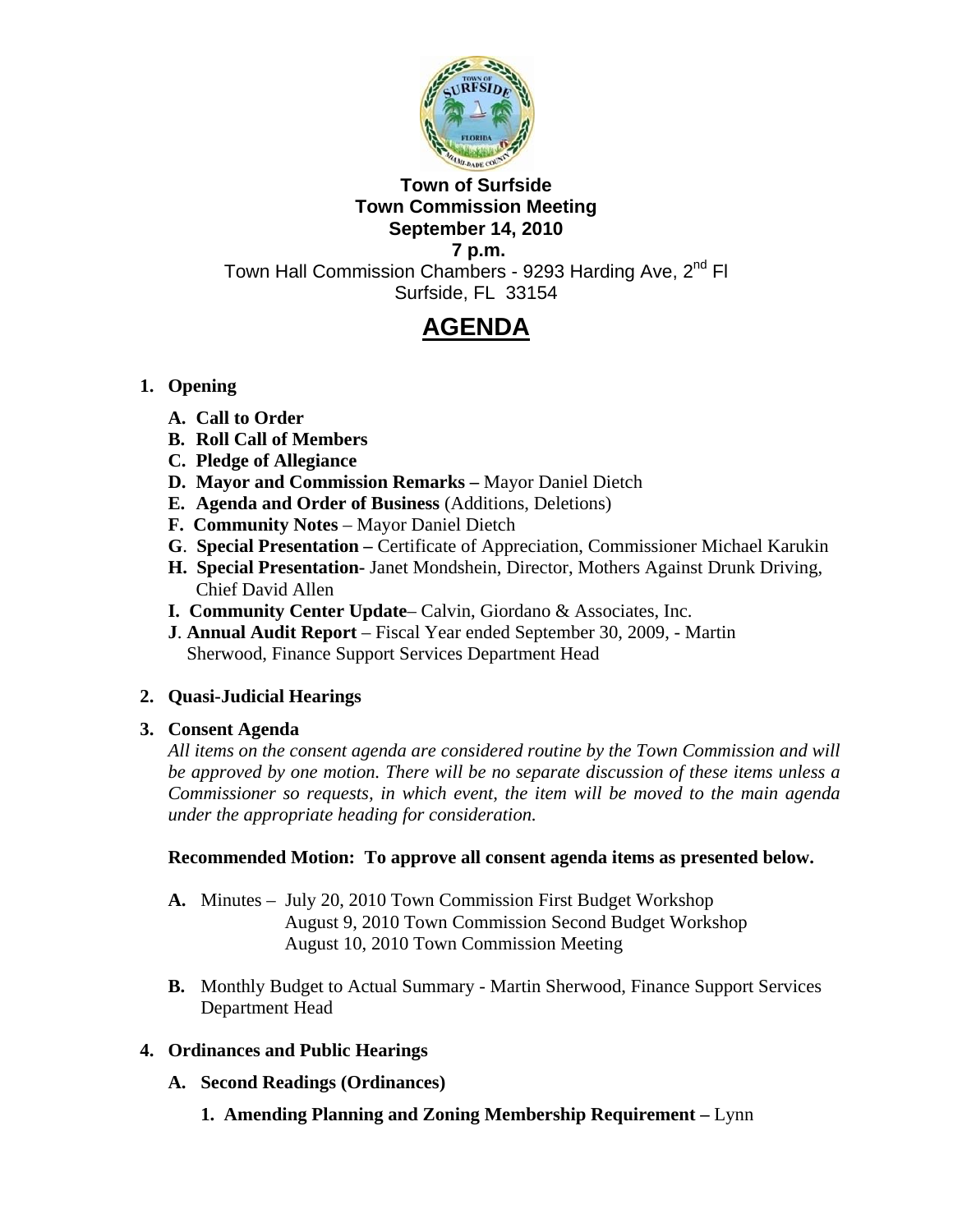Dannheisser, Town Attorney

 **AN ORDINANCE OF THE TOWN COMMISSION OF THE TOWN OF SURFSIDE, FLORIDA AMENDING CHAPTER 90-15 (b) (1) ONE OF THE BOARD MEMBERS MUST BE A FLORIDA-LICENSED ARCHITECT OR A FLORIDA-LICENSED GENERAL CONTRACTOR OR A CERTIFIED PLANNER OR A FLORIDA-LICENSED LANDSCAPE ARCHITECT TO SERVE ON THE PLANNING AND ZONING BOARD; PROVIDING FOR SEVERABILITY; PROVIDING FOR INCLUSION IN THE CODE; PROVIDING FOR CONFLICTS; AND PROVIDING FOR AN EFFECTIVE DATE.** 

**2. Proposed Water and Sewer Utility Rate Adjustment –** Martin Sherwood, Finance Support Services Department Head **AN ORDINANCE OF THE TOWN OF SURFSIDE, FLORIDA AMENDING CHAPTER 78 "UTILITIES" INCLUDING ESTABLISHING AMONG OTHER THINGS NEW SERVICE CHARGES WHICH SHALL BE EFFECTIVE BEGINNING FISCAL YEAR 2010-2011; PROVIDING FOR SEVERABILITY; PROVIDING FOR AN EFFECTIVE DATE.** 

#### **B. First Readings (Public Hearings on Ordinances)**

 **1. Regulated Uses –** Lynn Dannheisser, Town Attorney and Karen Friedman and Shelley Eichner, Calvin, Giordano and Associates

**AN ORDINANCE OF THE TOWN COMMISSION OF THE TOWN OF SURFSIDE, FLORIDA AMENDING CHAPTER 90 AND SPECIFICALLY SECTION 90-41 "REGULATED USES" OF THE TOWN OF SURFSIDE CODE OF ORDINANCES TO ALLOW PARKING AS A USE WHEN SUBORDINATE TO A MAIN USE IN ALL DISTRICTS; PROVIDING FOR INCLUSION IN THE CODE; REPEALING ALL ORDINANCES OR PARTS OF ORDINANCES IN CONFLICT HEREWITH; AND PROVIDING FOR AN EFFECTIVE DATE.** 

**2. Off Street Parking Design Standards –** Lynn Dannheisser, Town Attorney **AN ORDINANCE OF THE TOWN COMMISSION OF THE TOWN OF SURFSIDE, FLORIDA AMENDING CHAPTER 90, DIVISION 1. OFF-STREET PARKING, SECTION 90-82 "DESIGN STANDARDS" OF THE TOWN OF SURFSIDE CODE OF ORDINANCES TO CLARIFY THE STANDARDS USED FOR VEHICULAR QUEUING, ACCESS TO STATE ROADWAYS; AND ON-SITE CIRCULATION; PROVIDING FOR INCLUSION IN THE CODE; REPEALING ALL ORDINANCES OR PARTS OF ORDINANCES IN CONFLICT HEREWITH; AND PROVIDING FOR AN EFFECTIVE DATE** 

**3. Update Capital Improvements Element –** Shelley Eichner, Calvin, Giordano & Associates

**AN ORDINANCE OF THE TOWN COMMISSION OF THE TOWN OF SURFSIDE, FLORIDA, ADOPTING THE ANNUAL UPDATE TO THE**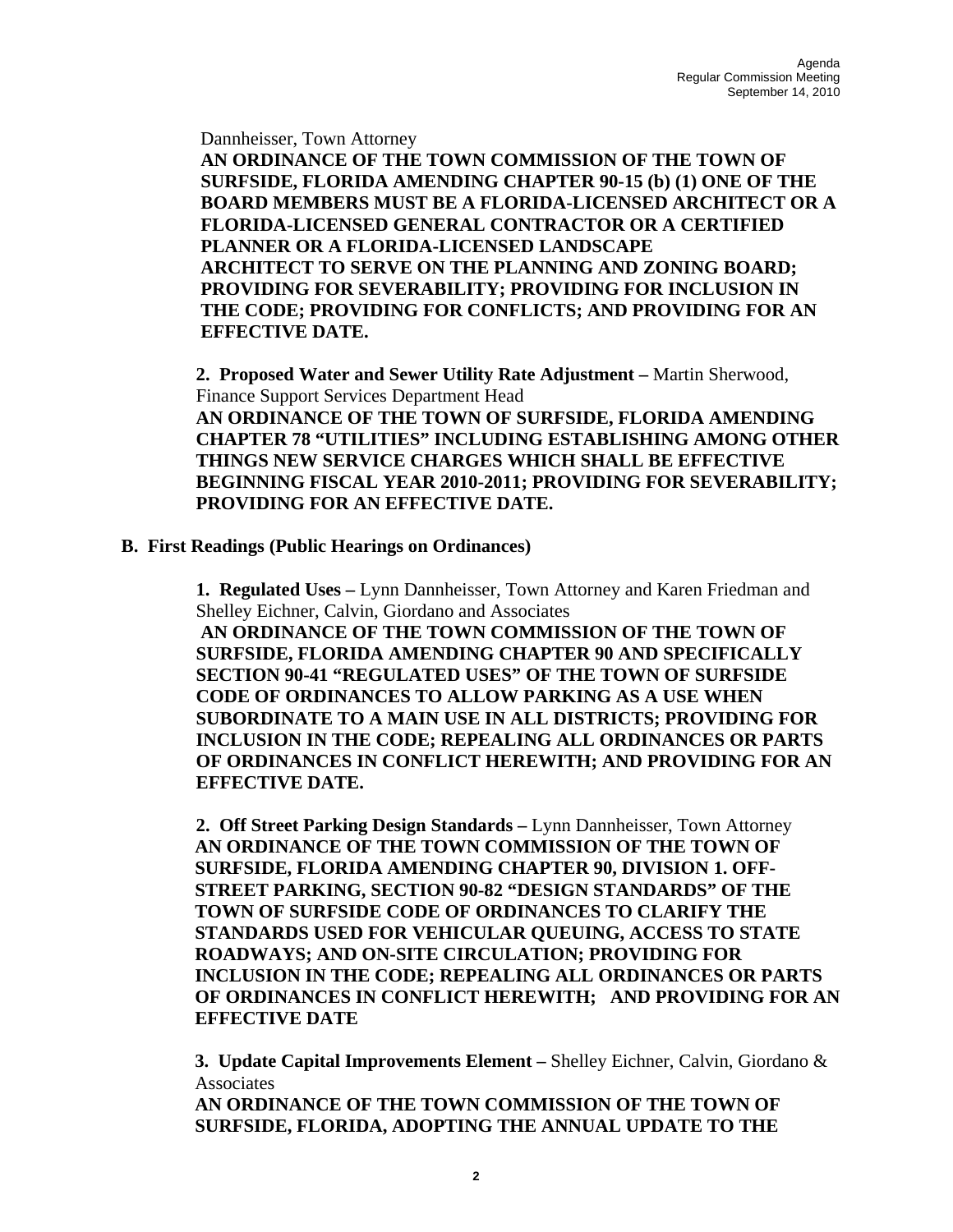**CAPITAL IMPROVEMENTS ELEMENT WITHIN THE TOWN'S COMPREHENSIVE PLAN IN ACCORDANCE WITH SECTION 163.3177, FLORIDA STATUTES; PROVIDING FOR SEVERABILITY, CONFLICT, INCLUSION IN THE COMPREHENSIVE PLAN AND AN EFFECTIVE DATE.** 

#### **5. Resolutions and Proclamations**

**A. City of Miami Mutual Aid Agreement** – Chief David Allen **A RESOLUTION OF THE TOWN COMMISSION FOR THE TOWN OF SURFSIDE, FLORIDA AUTHORIZING AND DIRECTING THE TOWN MANAGER AND TOWN CLERK TO EXECUTE A MUTUAL AID AGREEMENT WITH THE CITY OF MIAMI, FLORIDA POLICE DEPARTMENT AND THE TOWN OF SURFSIDE POLICE DEPARTMENT.** 

**B. Proposed Storm water Rate Adjustment –** Martin Sherwood, Finance Support Services Director

 **A RESOLUTION OF THE TOWN COMMISSION OF THE TOWN OF SURFSIDE, FLORIDA, ESTABLISHING THE RATE PER EQUIVALENT RESIDENTIAL UNIT (ERU) TO BE USED IN CALCULATING STORMWATER UTILITY RATES; PROVIDING FOR IMPLEMENTATION AND PROVIDING FOR AN EFFECTIVE DATE.** 

**C. Town Manager Settlement Agreement** (To be distributed separately)

**D. Interim Town Manager Agreement** (To be distributed separately)

#### **6. Good and Welfare**

*Public comments for subjects or items not on the agenda. Public comment on agenda items will be allowed when agenda item is discussed by the Commission.*

## **7. Town Manager and Town Attorney Reports**

### **8. Unfinished Business and New Business A. Library Asset Disposal** – Town Manager, Gary Word

#### **B. Committee Appointments Parks & Recreation Committee** – Vice Mayor Joe Graubart

#### **9. Mayor, Commission and Staff Communications A. POW-MIA Flag -** Vice Mayor Joe Graubart

#### **10. Adjournment**

Respectfully submitted,